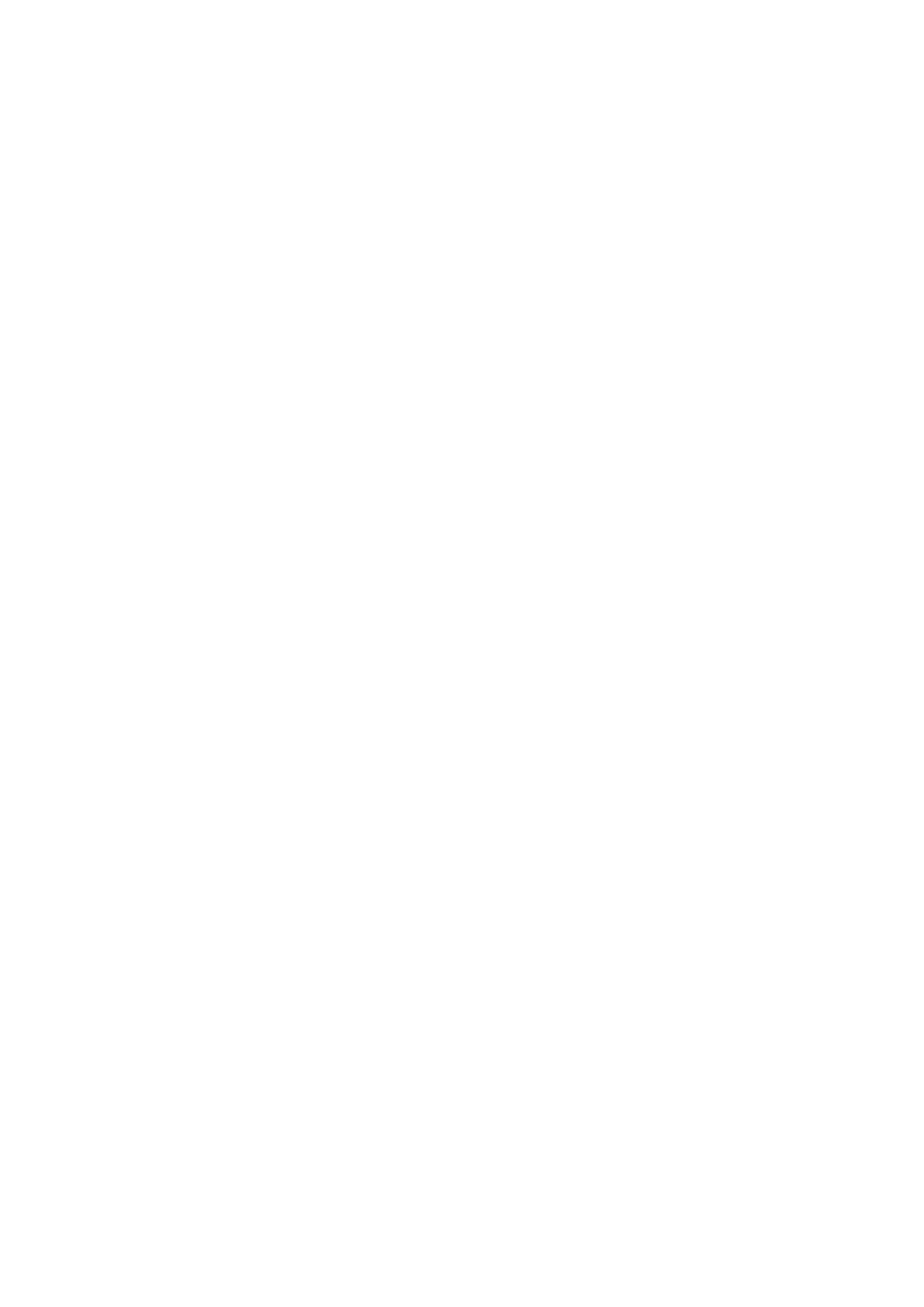## **BACKGROUND**

## **Sites of pronounced levels of poverty and social marginalization such as Borno State and the northern Nigerian informal economy constitute potential flashpoints for Islamic radicalisation.**

Since poverty does not automatically translate into religious extremism, understanding the dynamics of social exclusion and economic pressures on the one hand and religiosity on the other has the capacity of highlighting potential pathways of radicalisation.<sup>1</sup> What is going on within the society in general and the economy in particular can influence processes of radicalisation and counter-radicalisation. In both Borno State and the northern Nigerian informal economy, a crisis of livelihoods, poor governance, and heavy-handed security operations have been key drivers of the rise of the *Jama'atu Ahlus Sunna Lidaawati wal Jihad* (JAS). The insurgency by JAS has affected Borno State much more than other parts of Nigeria leading to the killing of thousands of people and the displacement of over 1.3 million people in the state. Why Borno? This investigation highlights the convergence of livelihood pressures, ecological degradation, poor governance, changes in family structure and demographic pressures, the rejection of western education, and the increasing marginalization of greater sections of the society as important factors in Borno. Similarly, a decade of economic resurgence in Nigeria averaging 7% annual growth rates has been accompanied by rising poverty and unemployment. Poverty, illiteracy and unemployment are markedly higher in the north than in the southern zones of the country. The informal economy, which accounts for well over half of the Nigerian non-agricultural labour force, is a key locus of northern Nigeria's unemployed and disaffected workers. Understanding social and economic dynamics in Borno on the one hand, and within the wider northern informal economy, on the other, can

highlight some of the drivers of radicalisation because the situation in Borno and the northern Nigerian informal economy are contexts of deprivation, social stress and disaffection.

The Nigerian informal economy accounts for as much as 83% of the non-agricultural labour force. It is a vital locus for a sound understanding of popular responses to economic exclusion and changing opportunities. The heart of the matter lies in the dynamics of poverty and inequality, especially in the way these have been mediated through religious and political processes. In Nigeria's large informal economy, poverty and disaffection interact with religiously-based forms of economic organization, creating tensions and opportunities that cast important light on trajectories of Islamic radicalisation. The values of piety, frugality and individualism promoted by reformist Muslim groups like *Izala* resemble a Muslim version of the Protestant Ethic. Izala had a strong appeal among many groups of northern Nigerian artisans, small traders and aspiring middle classes hard hit by the depredations of economic liberalization under structural adjustment. While the rationalistic ethos of groups like *Izala* has supported processes of accumulation within the informal economy, it has also weakened redistributive relations between more successful informal actors and their wider communities. This dynamic contributed to the weakening of the pre-existing systems of social cohesion and its partial replacement by more religious forms of belonging.

In summary, despite the growth of the Nigerian economy since 1999, important sections of the country such as Borno State and northern

1 See Monguno, Abubakar K. & Umara, Ibrahim, 2014, '*Why Borno?: History, Geography and Society in Islamic Radicalisation*', NSRP Project on Radicalization, Counter-Radicalization, & De-radicalization in northern Nigeria, NSRP, Abuja, and Meagher, Kate, 2014, '*The Informal Economy and Islamic Radicalization in Northern Nigeria*', NSRP Project on Radicalization, Counter-Radicalization, & De-radicalization in northern Nigeria, NSRP, Abuja.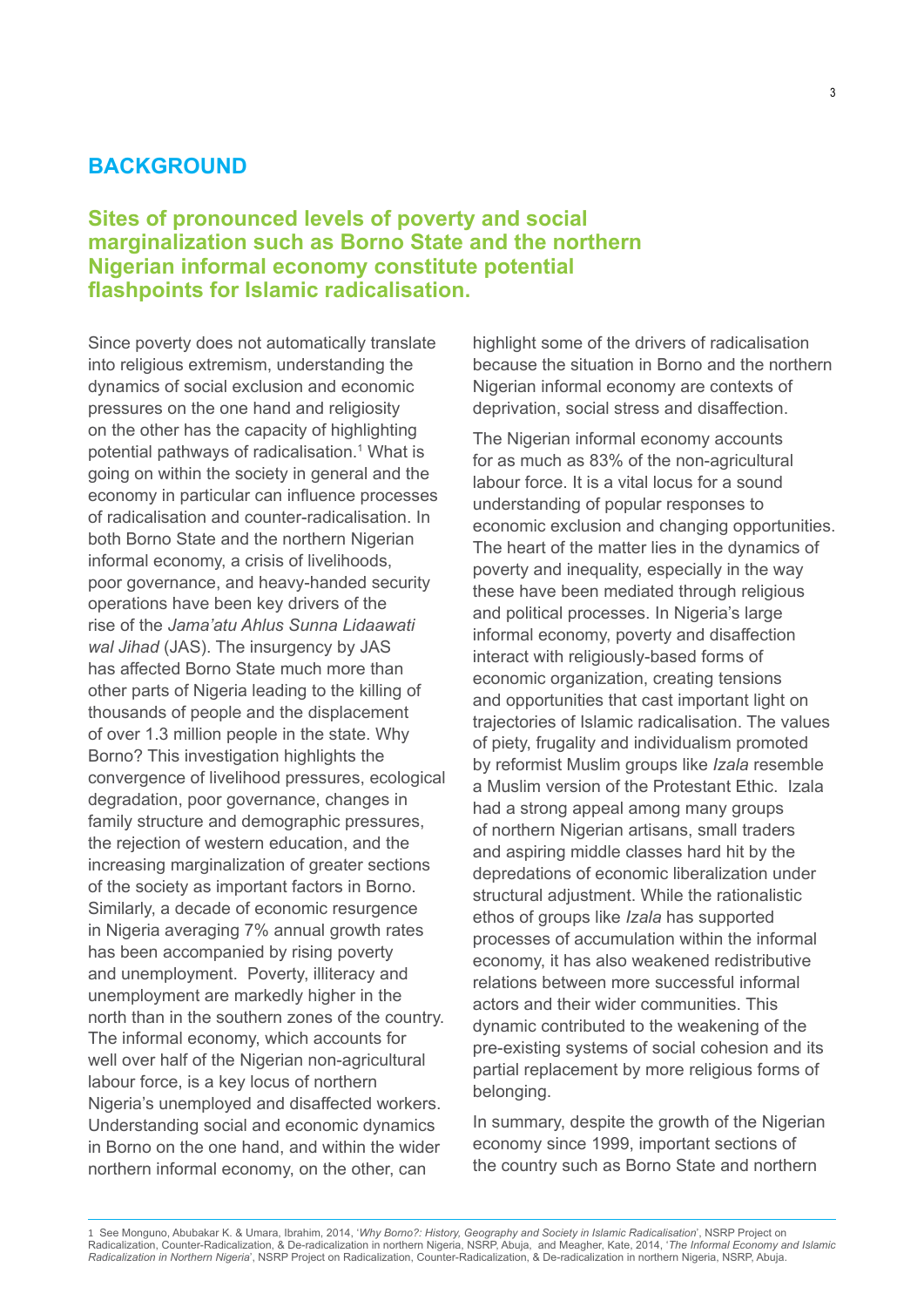Nigeria face a combination of pressures which are intensifying poverty, inequality, and marginalization. Historically, the informal sector has been a refuge for those squeezed by this combined process of growth and marginalization. However, religious processes in the northern Nigerian informal economy have produced countervailing tendencies of modernist values and religious intolerance, new avenues of accumulation and declining mechanisms of redistribution, reformist engagement with the state and intensifying state pressure against poor Muslims in certain informal occupations deemed as potential repositories of the radicalized. This convergence of societal, economic and religious factors has important implications for the processes of radicalisation.

## **ECONOMIC AND SOCIAL PRESSURES**

## **1. The Ethnic factor, desertification, Poverty & Livelihoods:**

It is generally agreed that a high percentage of the members of JAS are Kanuri. This preponderance of the Kanuri, previously known to be a peace loving and proud people, in the insurgency needs to be explained. On the average, members of JAS are young (20 – 30 years), generally though not exclusively Kanuri (about 7 out of 10), and from poor economic backgrounds. A good number of them have low level of educational attainment (including Islamic education), have lived in the inner city area of Maiduguri, and were born to large sized families, mostly of a polygamous nature. Nearly half (4 out of 10) insurgents have lost their fathers during childhood, and were brought up by their mothers or subsequently by relatives. Economic deprivation and social marginalization of inner city youths in the Kanuri city of Maiduguri is therefore an important context for the initial mobilization into JAS.

A good number of them have low level of educational attainment (including Islamic education), have lived in the inner city area of Maiduguri, and were born to large sized families, mostly of a polygamous nature.

Other ethnic groups within the urban milieu also played important parts within JAS. Especially, many members of the minority ethnic groups from the Gwoza hills of the southern part of Borno State were important accomplices in the insurgency.

Outside of the urban context, desertification and the desiccation of Lake Chad was also an important economic stress factor. The phenomenon of 'cyclical and recurring' droughts has been documented in the northern and central parts of Borno state. The resulting harsh environmental conditions set in motion a southward migration of people from as far as southern Niger Republic into northern Nigeria including Maiduguri. It has been estimated that the total population of the entire Lake Chad basin area is 37 million, two-thirds of whom live in the Nigerian portion of the lake. In the 1970s the annual production of the lake ranged from 130,000 – 140,000 tonnes of fish, but this has dropped to an average of 84,030 tonnes between 1986 and 2013.The initial insurrection in Maiduguri may have been aided by poor environmental conditions and associated livelihood loses arising from the desiccation of Lake Chad. The local population engaged in fishing on the lake is the Buduma, the majority of who live in the Chadian portion of the lake, but with extensive links with their kin on the Nigerian side. Over the years, better connected and financed Hausa fishers, mostly migrants from Zamfara State, have tended to overwhelm and displace the Buduma from the fishing enterprise on Lake Chad. With the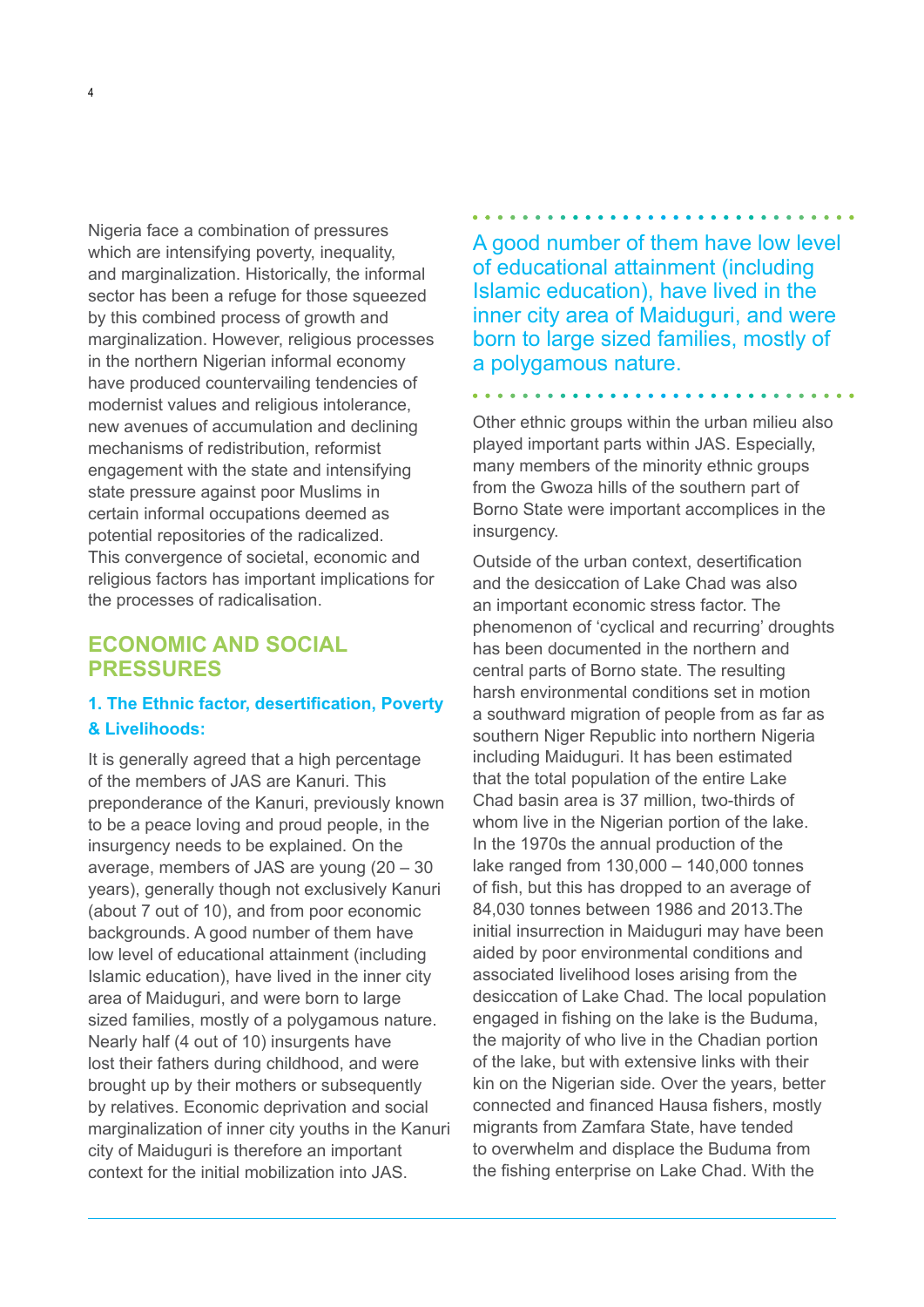drying up of the lake, the competition between the two groups has worsened with the Buduma becoming more economically disadvantaged. The coming of JAS to the lake settlements in pursuit of 'God's work' saw the massive enlistment of Buduma youths into its fold. Enlisted Buduma youths thereafter terrorized all other groups around them to the extent that only the Buduma have access to fishing grounds in over 20 fishing islands. 'There is money in God's work', they say. It became fairly easy to tell within each fishing island or community where JAS members could be found.

In Borno State, as elsewhere in northern Nigeria, high and persistent unemployment and poverty have put the absorptive capacity of the saturated informal economy under stress. There is the competing down of incomes, the lack of capital, and increasing employment as workers rather than entrepreneurs within the informal economy. In many instances, traditional artisanal occupants of different sectors of the informal economy are being crowded out by better educated and connected actors. Narrowing livelihood opportunities in the informal as well as the formal sector have triggered rising contestation by indigenes over access to informal activities, which have historically been the preserve of migrants. Competition for scarce livelihood in the informal economy is therefore exacerbating the social cleavage between indigenes and settlers, one major source of violent conflict across Nigeria. In general, there is a growing sense of economic desperation, disaffection, and disappointed entitlement which is feeding into the climate of radicalisation.

#### **2. Resentment of Western Education:**

Resentment against western education, a pronounced aspect of JAS ideology, has a complicated effect on the process of

radicalisation. Firstly, in many parts of Islamic northern Nigeria, during the colonial period, there was a profound fear of western education as a precursor for Christianization. Even though schools were opened in Maiduguri as early as 1917, attendance was very minimal due to stiff opposition by the *ulama* and the populace. An alarming 64% of the population in the core north has no Western education, while this is true of only 17% of people in the South West. The Kanuri disdain for secular education was most pronounced in northern Borno State, making the region educationally the most backward in the state. Hostility to western education persisted even into the recent times; in the 1990s some politicians openly canvassed for votes by promising not to pressurize parents to send their children to school! The combination of poor education, environmental degradation, rising poverty, and government neglect in terms of services combined to produce inequality between these individuals/communities and their relatively 'better off' peers in other parts of Maiduguri and Borno State. The message that egalitarian Sharia law will replace state injustice of neglect meted out against them at the hands of western educated elite *(yan boko)* was an intoxicating proposition for many.

Apart from the consequence of the historical rejection of western education, a second pathway through which western education affected the process of radicalisation was through the disappointed expectations of those northerners who managed to get western education. The collapse of job opportunities in the formal sector has led to incursion of increasingly educated people into the informal economy, in both lucrative and lowly survival activities. An important feature of the contemporary northern informal economy, not immediately noticeable, is the rising level of Western education across all levels of activities. This creates a serious risk of disaffection in lowly survival activities, where over 40% had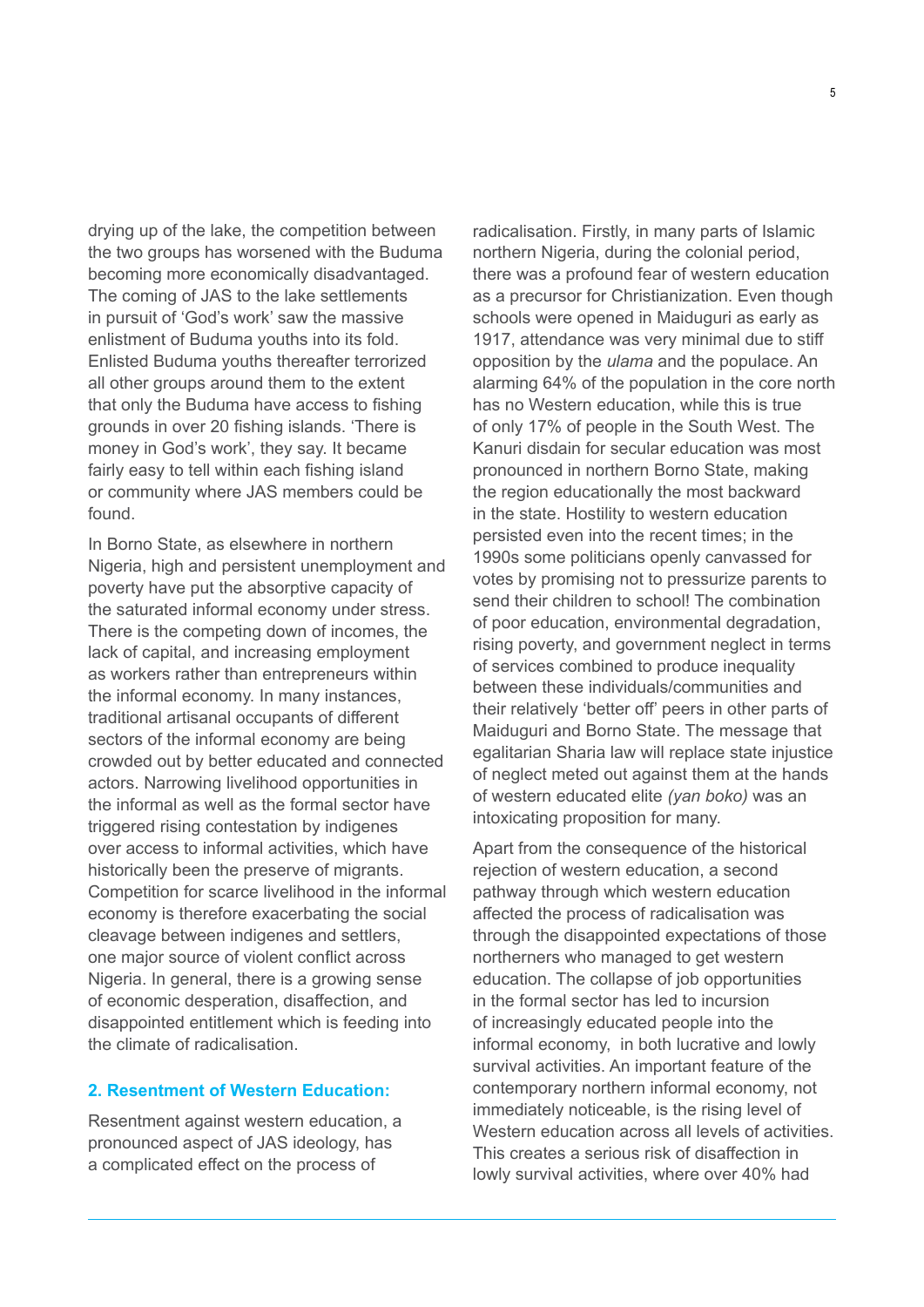secondary education or higher. Conversely, in lucrative informal activities, artisanallytrained informal actors are feeling crowded out by the entry of unemployed graduates who increasingly monopolize limited opportunities. In the context of diminishing opportunities in the informal economy, western education has a double effect on radicalisation: the jobless western educated youth pushed into the informal activities resent their enforced status; while the artisanally-trained operators in the informal economy who are being pushed out by the western educated new entrants also resent the *'yan boko's* incursion into their turf. In both cases, there is a strong sense of grievance against Western education. The tendency to associate Islamic radicalism in northern Nigeria with a backward Muslim dislike of Western education therefore ignores more complex social realities. Alternative paths to radicalisation may also emerge from rising education and a lack of economic opportunity. Rising, though often poor quality education, disappointed entitlement and the incursion of graduates into the livelihood spheres of those with even fewer social and economic advantages are creating mounting economic tensions in northern Nigerian society.

#### **3. New Religious Movements:**

Since the late 1970s, there has been the rise of Salafist movements across northern Nigeria, intent on monopolizing the religious and political spaces. The expansion of these movements and their increasing politicization within northern states has precipitated a convergence of tensions around narrowing livelihood opportunities, competition from more educated entrants, and the increasing salience of exclusionary indigeneity claims. Political

and class connections from above, combined with the more individualistic values of the Salafist ethic, are disrupting solidaristic forms of organization within the informal economy as well as narrowing opportunities for redistribution through religious and communal networks.

This is contributing to an atmosphere of resentment, economic threat and desperation among losers in this process. The losers are often poorly educated and without connections, and avenues for representing their concerns are closing down, thereby creating a potential flashpoint for radicalisation. The early history of Borno supports this importance given to the rise of new religious movements. Borno history suggests that protest against bad governance took expression in the quest for Sharia law as in the incursion of Rabeh into Borno in the late 19th Century.

#### **4. Extremist Spaces:**

Radicalisation in Maiduguri is most acute in run-down and economically deprived neighbourhoods like Bulabulin Ngarannam and Bulunkutu. The latter was also the base of the *Maitatsine* religious uprising in the 1980s. JAS insurgency within Maiduguri decreased with distance away from Bulabulin Ngarannam ward. After 2013 when JAS members were forced out of Maiduguri with the help of the Civilian JTF, the insurgency became pronounced in the LGAs bordering the Lake Chad especially, Kukawa, Marte and Ngala. The twin economic pressures of urban deprivation and Lake Chad desiccation converge on the Maiduguri suburbs of Zajiri and Bulabulin Nagarannam. It was to these villages on the outskirts of Maiduguri, subsequently turned into impoverished suburbs, that the droughts of the early 1960s and 1970s pushed many people from the northern part of Borno.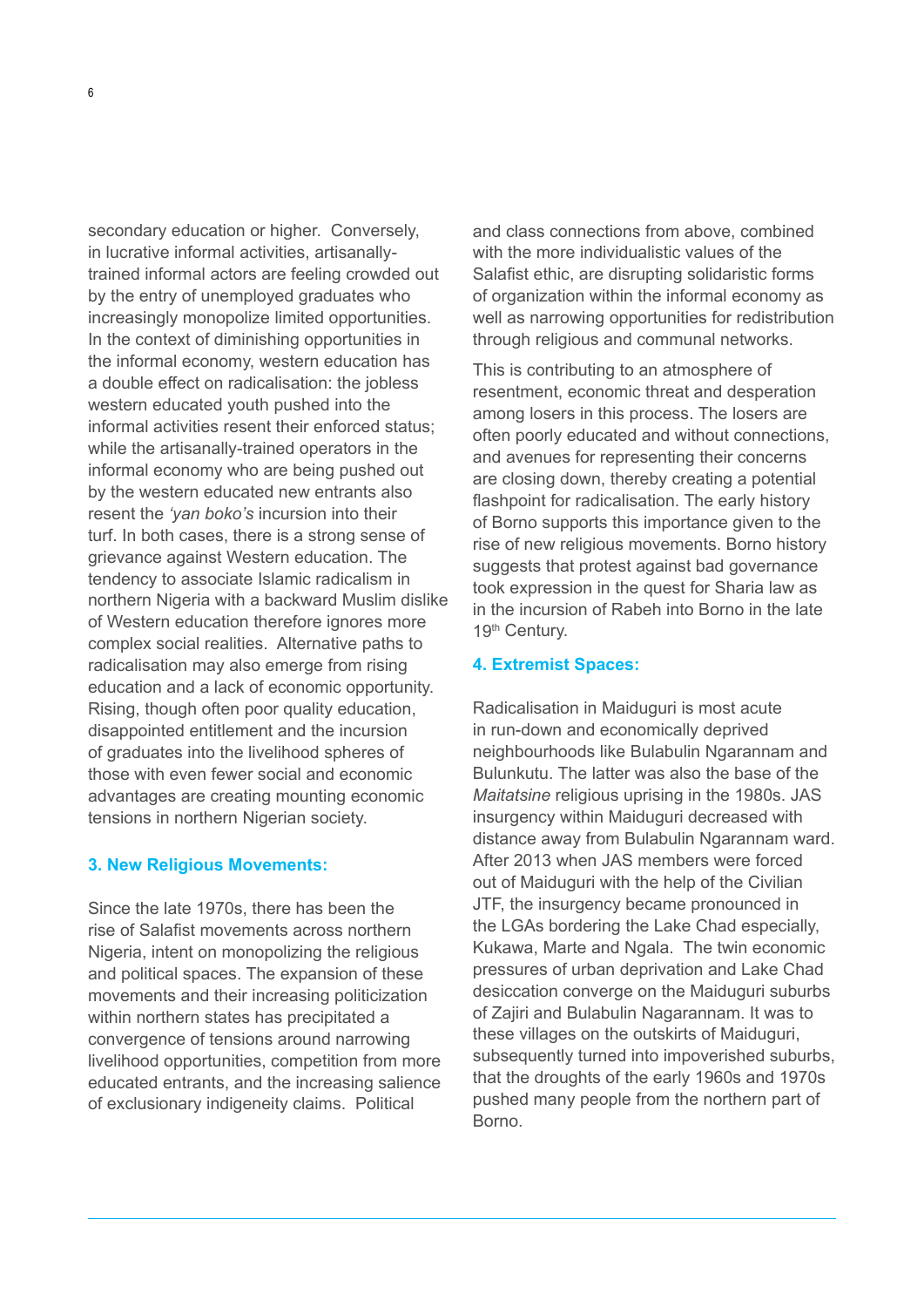## Respondents' Ranking of High Risk Residential Areas in Maiduguri

| <b>Name of Ward</b>   | <b>Rank</b> |
|-----------------------|-------------|
| Bulabulin Ngarannam   | 1           |
| Kawar Maila           | 2           |
| <b>Bayan Quarters</b> | 3           |
| Zajiri                | 4           |
| Abbaganaram           | 5           |
| Galadima              | 6           |
| Old Maiduguri         | 7           |
| Gwange                | 8           |
| Kumshe                | 9           |
| Lamisula              | 10          |
| Custom                | 11          |
| Goni Kachallari       | 12          |
| Ruwan Zafi            | 13          |

#### Source: Field data, 2014

Since 2014, JAS insurgency has also been strong in Borno central and the northern parts of Borno south which happen to be the LGAs around Sambisa forest and the Mandara Mountains i.e. Konduga, Bama and Gwoza. The difficult terrain in these parts is a factor working in favour of the insurgents. Porous borders with Niger Republic, Cameroon, but especially Chad, is also a factor in the geographical distribution of the insurgency. The spread of JAS to Borno south has introduced a Muslim-Christian dimension to what was hitherto mostly a Muslim-Muslim conflict. Christianity is numerically significant in southern Borno especially on the Biu Plateau among the Bura and its foothills among the Kibaku in Chibok. There are also pockets of Christians on the Gwoza hills around Ngoshe, Ashigashiya, and Attagara near the border with Cameroun. Small numbers of followers of African religions are still found on the Gwoza hills. JAS insurgency is overlapping with intense competitive proselytization by both Islam and Christianity. In

these areas, there have been frequent attacks on churches.

#### **5. Informal Economy.**

The informal economy of northern Nigeria has a large section of survivalist activities where people just eke out the barest of existence. This is the zone of greatest vulnerability to radicalisation. Here, economic stress combines with resentment of competition from nonindigenes, poor returns on being educated, social proximity to rough and criminal elements, and a high preponderance of youths to generate a volatile environment conducive to radicalisation.

## **PATHWAYS TO RADICALISATION:**

#### **1. Religious Factors:**

Initially (possibly beginning from 2002) Muhammad Yusuf, the charismatic spiritual head of JAS, started by preaching a radical form of Salafi Islam, distinguishing his creed from those of other Salafis and the Sufis. He tended to identify young students who mastered the Quran from the traditional *tsangaya* schools and organized recitation competitions for them with fantastic prizes for winners, after which his radical messages against the socio-religious status quo were handed down. The religious charisma of Muhammed Yusuf was an initial factor in the process of radicalisation. Indeed Yusuf was described as a 'gifted demagogue and persuasive debater'. Many people, who knew him well, including Christians, often make reference to his charismatic style of preaching with which he attracted followers.

After 2009, the religious ideology of radicalisation changed to the preaching of hate, vengeance, and the justification for martyrdom.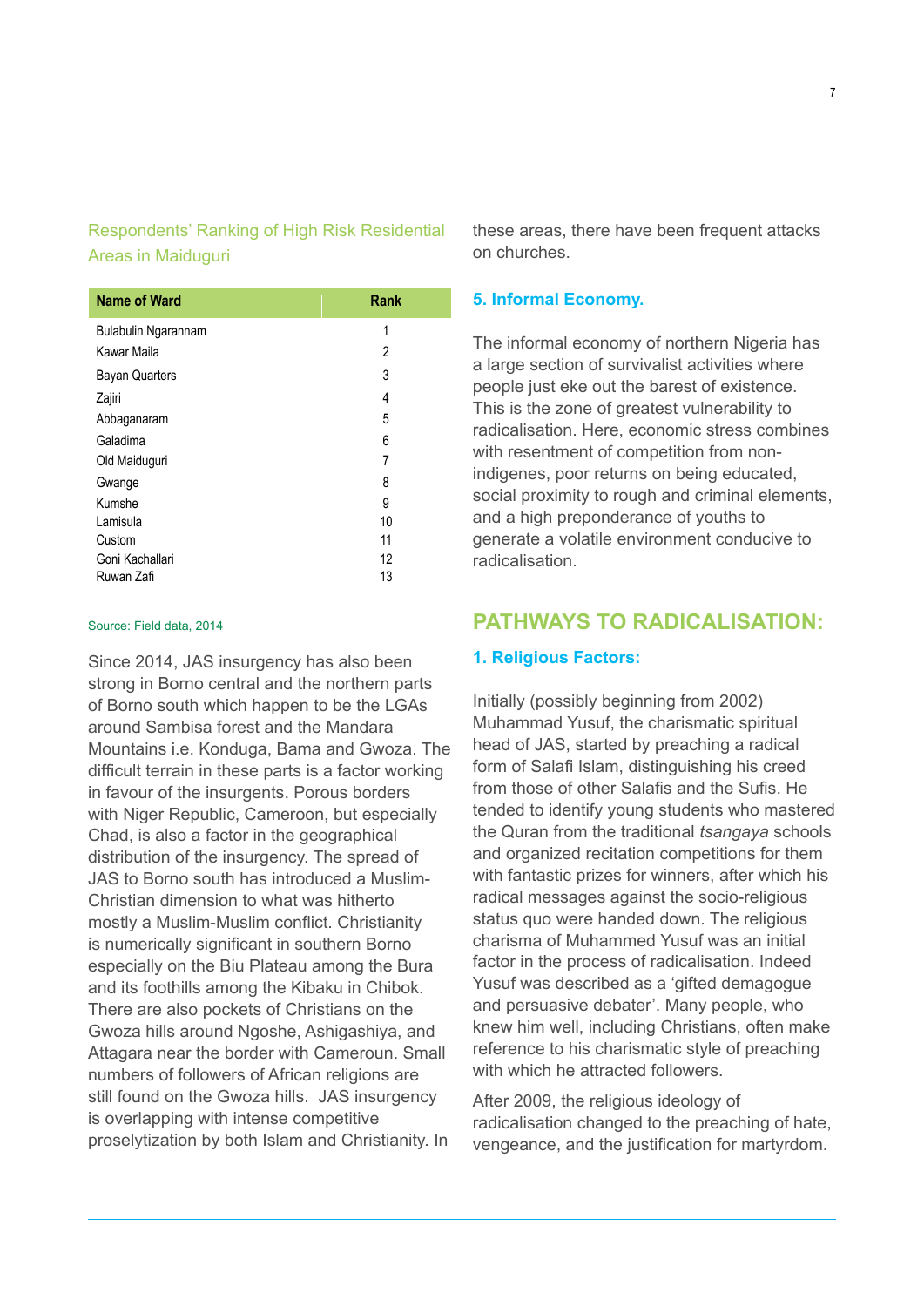#### **2. Economic Pressure:**

Collapsing livelihoods, desperation, and the crowding out of some people from some sectors of the informal economy are combining to push people in the direction of radicalisation. The 2009 insurgency represented a protest against the poor governance and failure to address the needs of the majority of Nigerians living in want. In the *intra*-Muslim debates that preceded JAS insurrection, even though the rival Salafist sect *Izala* had superior arguments in the debates with JAS leader Mohammed Yusuf on the justification for Muslims to participate in Nigerian governments and western education, the superior argument failed to convince many primarily due to widespread disenchantment with a government that people considered to be corrupt and insensitive.

It is noteworthy the JAS helped its members in securing meals and livelihoods – those very things neglected by many Nigerian governments. The strategy concentrated on economic benefits to JAS members in the form of start-up capital to establish petty businesses. Three main sectors were – transportation, retailing and agriculture.

Motorcycles and cabs were given to youths on hire purchase that attracted very small daily re-payments. Petty retail businesses in hawking perfumes, sale of dates and Islamic based materials including medicine were also encouraged and supported. Hundreds of JAS members also worked on the large parcels of land belonging to Mohammed Yusuf during the rainy season. The produce was used to feed indigent members that included men, women and children.

Youths numbering 300 – 500 worked voluntarily on the many parcels of land that belonged to the Brotherhood. This pathway was pronounced in the period to 2009.

## Indicators of Socio-Economic Deprivation in Nigeria by Zone

| Zone                     | <b>Absolute</b><br><b>Poverty</b> | <b>No</b><br><b>Schooling</b> | <b>Adult</b><br>Literacy | <b>Unemploy-</b><br>ment |
|--------------------------|-----------------------------------|-------------------------------|--------------------------|--------------------------|
| North-<br>East           | 69.0                              | 63.7                          | 23.0                     | 31.9                     |
| North-<br>West           | 70.0                              | 63.8                          | 21.6                     | 28.8                     |
| North-<br><b>Central</b> | 59.5                              | 36.8                          | 47.0                     | 28.8                     |
| South-<br>East           | 58.7                              | 14.4                          | 81.8                     | 19.6                     |
| South-<br>West           | 49.8                              | 17.2                          | 79.8                     | 11.4                     |
| South-<br><b>South</b>   | 55.9                              | 10.7                          | 77.1                     | 24.6                     |

Source: NPC DHS Education Data Survey 2010; NBS Poverty Profile 2010; NBS Annual Socio-Economic Report 2011.

#### **3. Social Pressure:**

Social pressures as pathways to radicalisation can be divided into 'push' and 'pull' factors. Push factors include disaffection and humiliation felt because of the inability to meet social obligations such as getting married and setting up a home. This also included the sense of disappointed entitlement felt by many who failed to secure a 'respectable' social standing despite their educational or other endeavours. Their social lack of respectability was made more glaring by the conspicuous consumption of narrow political elite that has characterized Nigerian society since the return to democratic rule in 1999. Pull factors include the provision of alternative sources of respectability for members within JAS. Not only did JAS provide members with a viable economic welfare net, it also promoted their dignity through the arrangement of marriages and the provision of dwellings, Islamic education, and a general sense of 'well-being'. Friends, relations, spouses, and parents, once enlisted within JAS, played instrumental roles in the radicalisation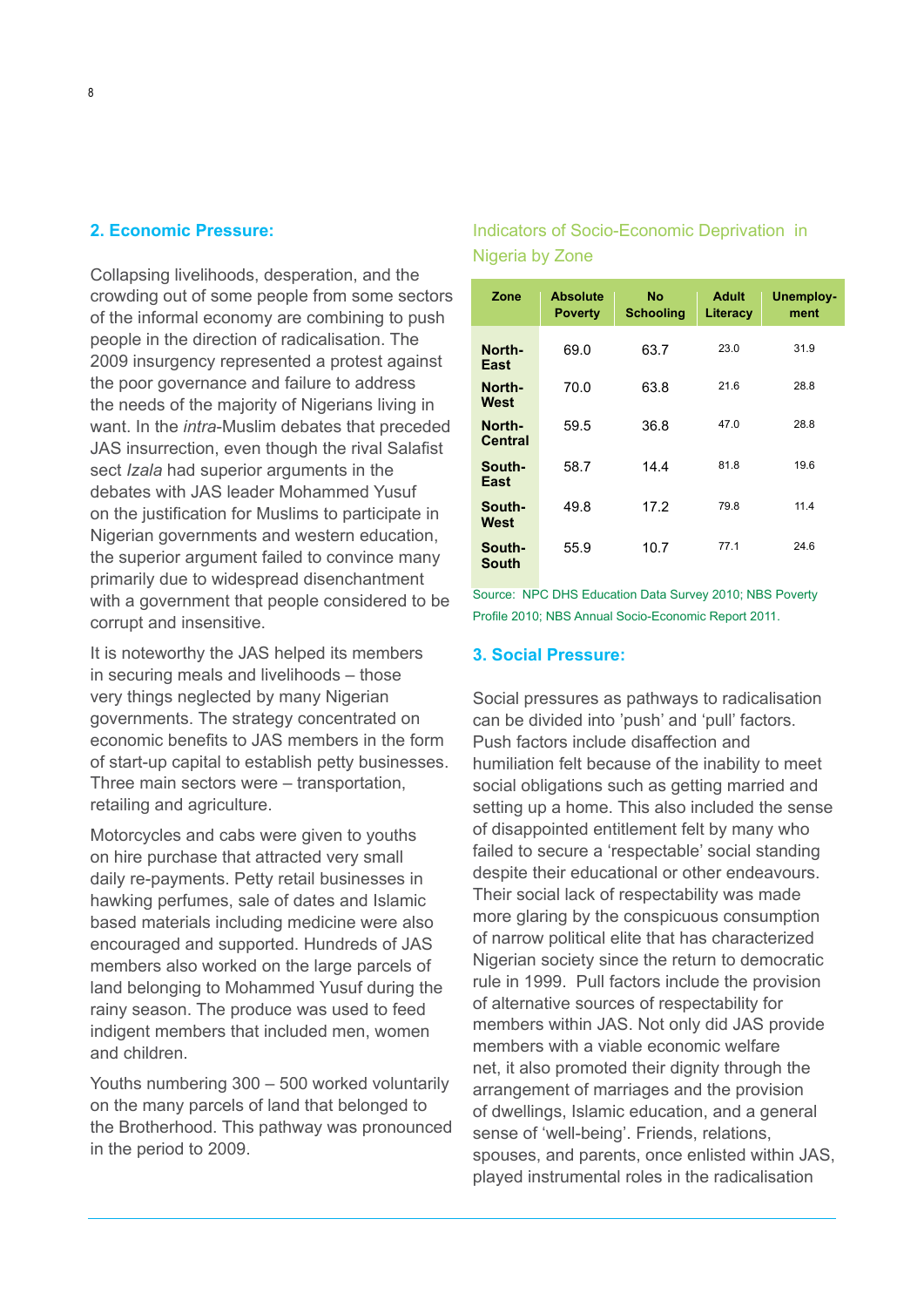process by propagating the 'virtues' of the group and normalizing membership within it. This pathway was used by JAS particularly in the period between 2011 and 2013.

#### **4. Conscription:**

The relocation of JAS to the rural areas since June 2013 saw the increased use of conscription as a strategy for enlistment of members. In addition, there is the use of money to attract poor youths from the villages across the state. In both cases, radicalisation is consequent on conscription or inducement, rather than preceding it. Conscription and inducements, both primarily non-ideological in nature at the beginning, have become important means for maintaining a reasonable number of followers to carry on 'God's work'.

#### **5. Security Services Excesses**

Security forces' heavy-handed and indiscriminate responses to JAS atrocities have alienated many members of the public and radicalized some. The military sometimes misread the lack of open support from the

civilian population as support for JAS. In some cases, poorly provisioned troops have to rely on extractions from the civilian population for their upkeep. The climate of disquiet within the civil population caused by corrupt exactions, disruption of the livelihood of informal sector operators, excessive violence, and unjust arrests, has become part of the problem, instead of being part of the solution. JAS members in Maiduguri tended to stoke this disquiet by provocative attacks on the military in heavily populated places, leading to the excessive use of retaliatory force by the military. The resulting poor civil/military relation tends to alienate the military from the civil population and creates a fertile ground for JAS propaganda. Heavyhandedness and indiscipline have made security interventions part of the problem, owing to the predatory behaviour, and humiliating and often violent tactics against people struggling to earn basic livelihoods. Significantly, in the informal economy, levels of personal harm suffered at the hands of the security forces were found to be similar to levels suffered as a result of extremist violence, breeding desperation and resentment that feed into processes of radicalisation.

| <b>Activity Type</b> | <b>No Personal</b><br>Harm from<br><b>Extremist</b><br><b>Attacks</b> | <b>No Personal</b><br>Harm from<br><b>Security</b><br><b>Forces</b> | <b>Property</b><br><b>Loss from</b><br><b>Extremist</b><br><b>Attacks</b> | <b>Property</b><br><b>Loss from</b><br><b>Security</b><br><b>Forces</b> | <b>Physical</b><br><b>Harm from</b><br><b>Extremist</b><br><b>Attacks</b> | <b>Physical</b><br><b>Harm from</b><br><b>Security</b><br><b>Forces</b> | <b>Unjust</b><br><b>Arrest by</b><br><b>Security</b><br><b>Forces</b> |
|----------------------|-----------------------------------------------------------------------|---------------------------------------------------------------------|---------------------------------------------------------------------------|-------------------------------------------------------------------------|---------------------------------------------------------------------------|-------------------------------------------------------------------------|-----------------------------------------------------------------------|
| <b>Modern</b>        | 65.2                                                                  | 59.1                                                                | 6.1                                                                       | 3.0                                                                     | 13.6                                                                      | 12.1                                                                    | 25.8                                                                  |
| <b>Traditional</b>   | 70.0                                                                  | 88.3                                                                | 15.0                                                                      | 0.0                                                                     | 8.3                                                                       | 0.0                                                                     | 11.7                                                                  |
| <b>Survival</b>      | 68.3                                                                  | 54.1                                                                | 8.3                                                                       | 4.9                                                                     | 11.7                                                                      | 6.6                                                                     | 31.1                                                                  |
| Average              | 67.7                                                                  | 66.8                                                                | 9.7                                                                       | 2.7                                                                     | 11.3                                                                      | 6.4                                                                     | 23.0                                                                  |

## Losses Resulting from Extremism and Security Forces by Activity Type

#### (% of Firm Heads)

Source: Fieldwork in Kano & Kaduna, 2014.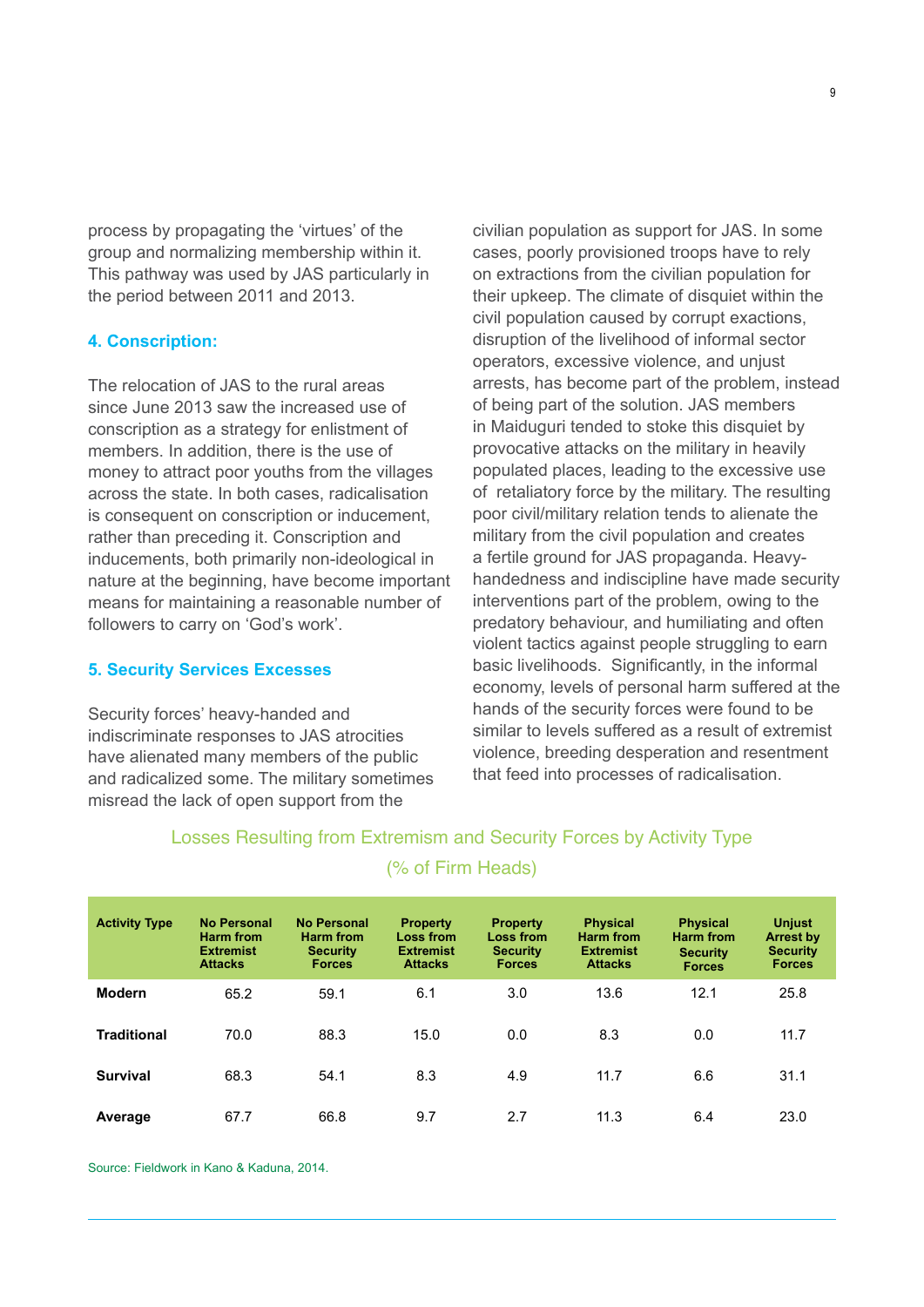## **POLICY RECOMMENDATIONS:**

- Greater support for rural as well as urban informal livelihoods where many Nigerians earn their livelihoods and where economic stress is most felt;
- Greater access to education and other forms of skills formation for informal sector operatives to upgrade the existing informal sector and improve quality and productivity;
- A shift of focus away from policies targeting unemployment and the provision of micro-credits which funnels unemployed graduates into the informal sector, towards the upgrading of promising sectors within the existing informal economy;
- More restrained and collaborative forms of civil-military engagements in the counterinsurgency, with increased emphasis on adequate provisioning of frontline troops, proper human rights training, and clamping down on abuses and impunity;
- Greater federal and international support for re-building the deprived and conflictravaged areas of states and cities;
- Concerted effort to alleviate the hardships of Internally Displaced Persons (IDPs);
- In the hope of promoting some healing and reconciliation, there should be the payment of some nominal compensation to victims of the insurgency as a mark of social recognition of their travails;
- Increased social provisioning through public works programmes, targeted cash transfers, and free social services for the poor;
- There is a need for a regional 'developmental track' to address the long-term structural and environmental problems in the north-east;
- Active state engagement in creating and supporting platforms for moderate religious engagement and religious debate;
- Active state monitoring of religious preachers and the enactment of laws against hate speech in the wider context of freedom of religious worship and freedom of speech.